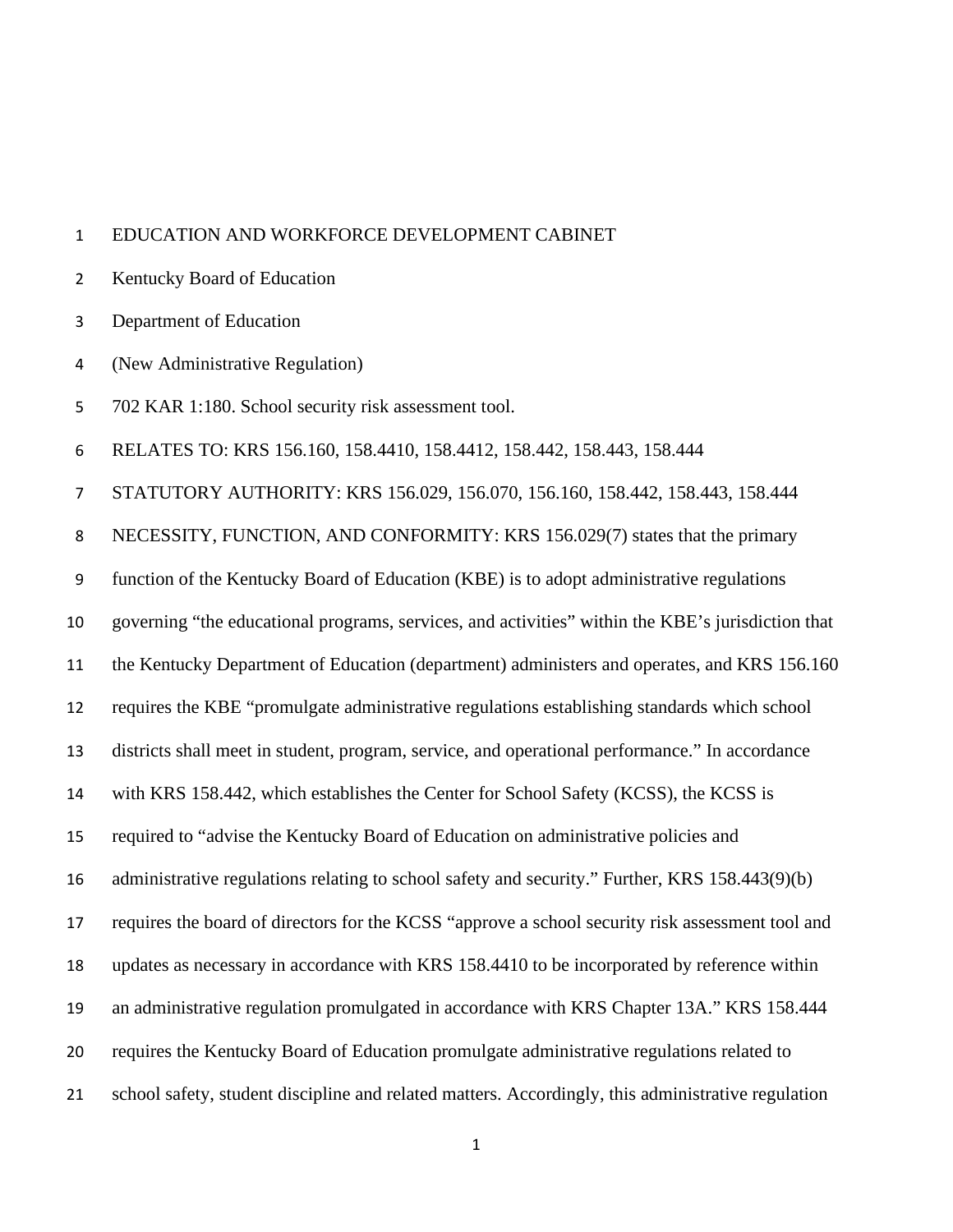incorporates by reference the school security risk assessment tool approved by the KCSS board of directors. Section 1. Incorporation by Reference. (1) As required by KRS 158.4410, each local district superintendent shall annually verify all schools within the district have completed the Internal School Security Risk Assessment Tool approved by the KCSS board of directors and incorporated by reference within this administrative regulation pursuant to KRS 158.443. (2) The following material is incorporated by reference: "Internal School Security Risk Assessment Tool," June 2020. (3) This material may be inspected, copied, or obtained, subject to applicable copyright law, at 10 the Kentucky Department of Education, 300 Sower Boulevard, 5<sup>th</sup> Floor, Frankfort, Kentucky 40601, Monday through Friday, 8 a.m. to 4:30 p.m.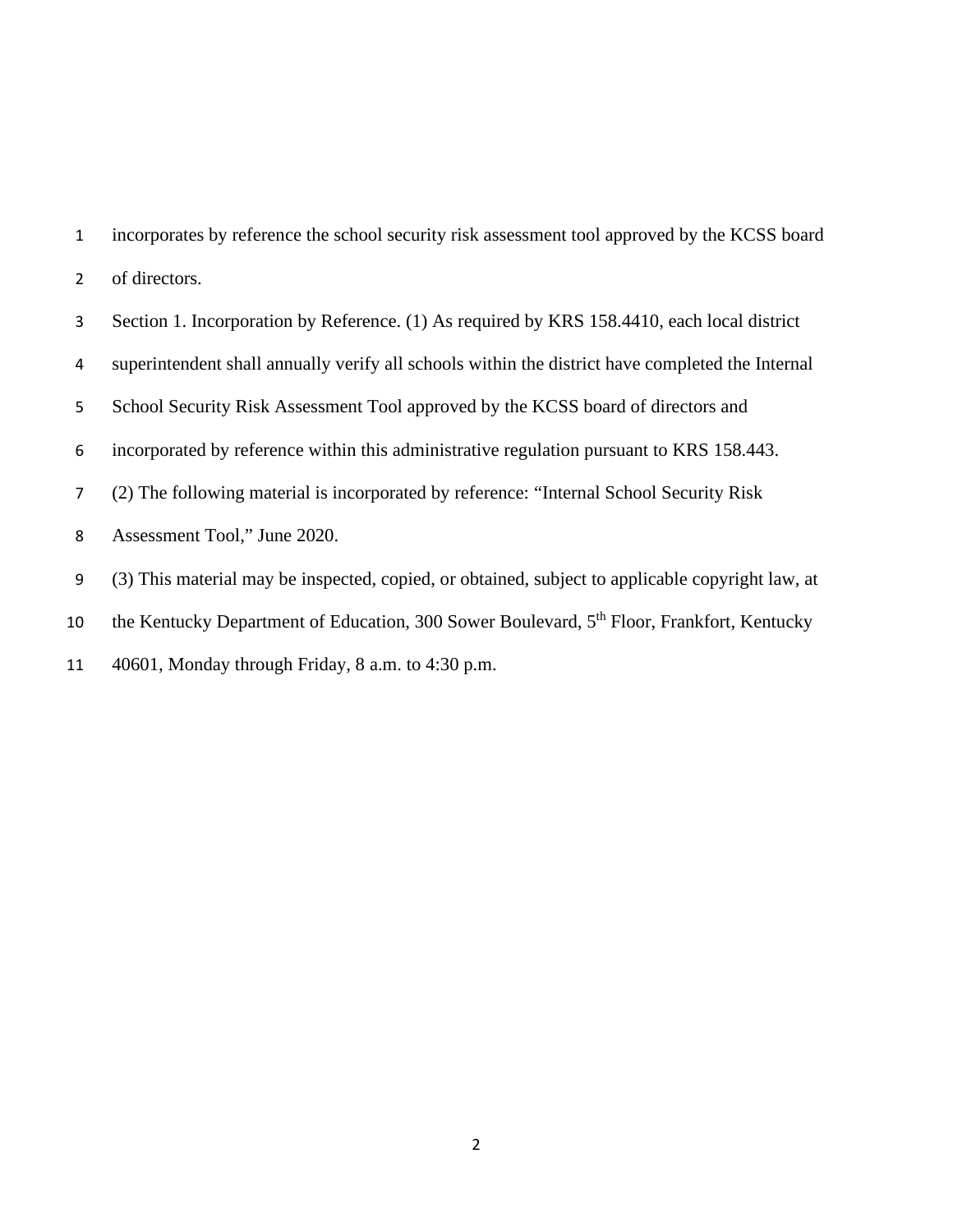This is to certify that the chief state school officer has reviewed and recommended this administrative regulation prior to its adoption by the Kentucky Board of Education, as required by KRS 156.070(5).

\_\_\_\_\_\_\_\_\_\_\_\_\_\_\_\_\_\_\_\_\_ \_\_\_\_\_\_\_\_\_\_\_\_\_\_\_\_\_\_\_\_\_\_\_\_\_\_\_\_\_\_\_\_\_\_

\_\_\_\_\_\_\_\_\_\_\_\_\_\_\_\_\_\_\_\_\_ \_\_\_\_\_\_\_\_\_\_\_\_\_\_\_\_\_\_\_\_\_\_\_\_\_\_\_\_\_\_\_\_\_\_

(Date) Kevin C. Brown Interim Commissioner of Education

(Date) David Karem, Chairperson Kentucky Board of Education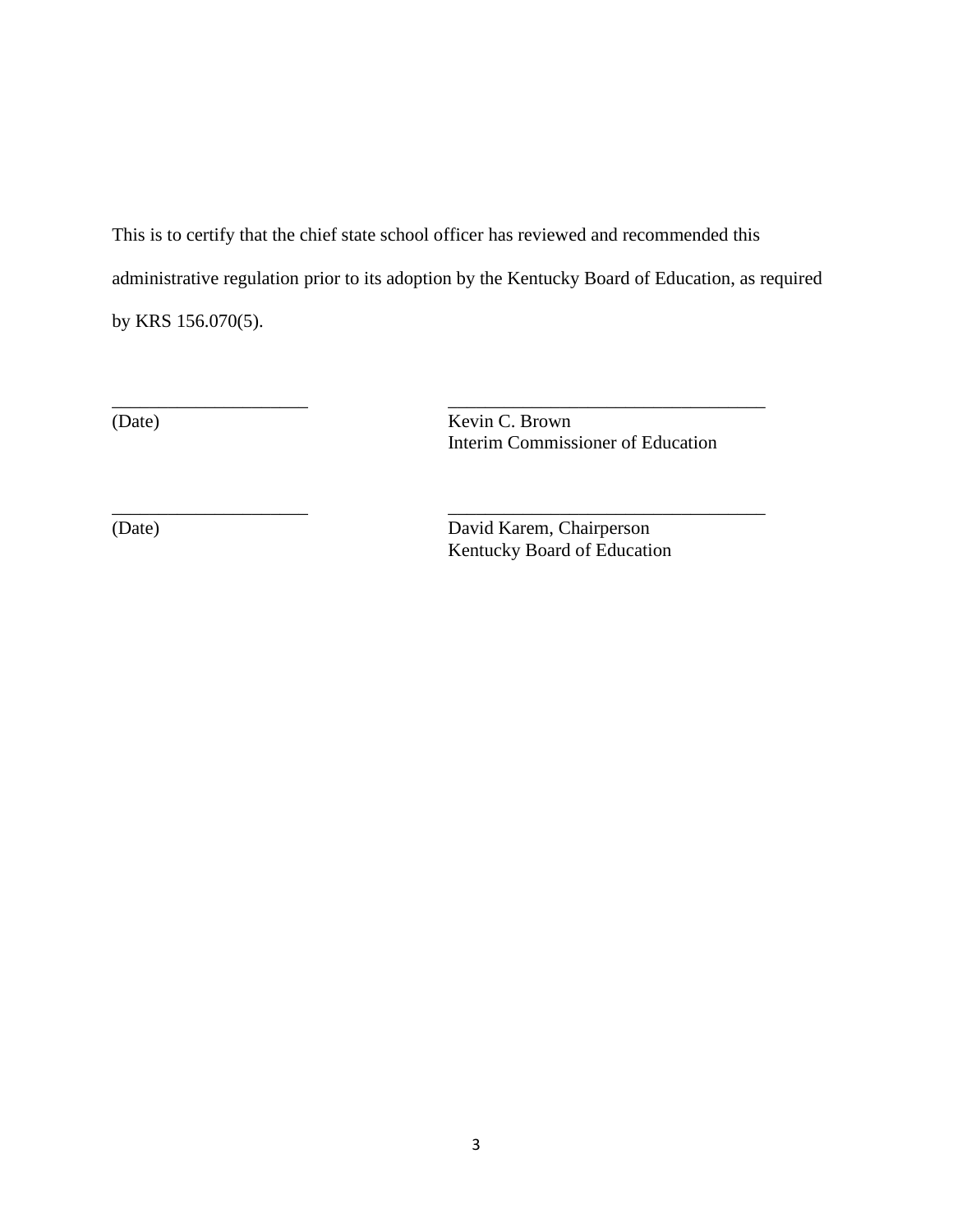PUBLIC HEARING AND PUBLIC COMMENT PERIOD: A public hearing on this proposed administrative regulation shall be held on June \_\_\_\_, 2020, at \_\_\_\_ a.m. in the State Board Room, 5th Floor, 300 Sower Blvd, Frankfort, Kentucky. Individuals interested in being heard at this meeting shall notify this agency in writing five (5) working days prior to the hearing, of their intent to attend. If no notification of intent to attend the hearing is received by that date, the hearing may be canceled. This hearing is open to the public. Any person who wishes to be heard will be given an opportunity to comment on the proposed administrative regulation. A transcript of the public hearing will not be made unless a written request for a transcript is made. If you do not wish to be heard at the public hearing, you may submit written comments on the proposed administrative regulation. Written comments shall be accepted through June 30, 2020.

CONTACT PERSON: Todd G. Allen, Interim General Counsel, Kentucky Department of Education, 300 Sower Boulevard, 5<sup>th</sup> Floor, Frankfort, Kentucky, 40601, phone 502-564-4474, fax 502-564-9321; email [regcomments@education.ky.gov.](mailto:regcomments@education.ky.gov)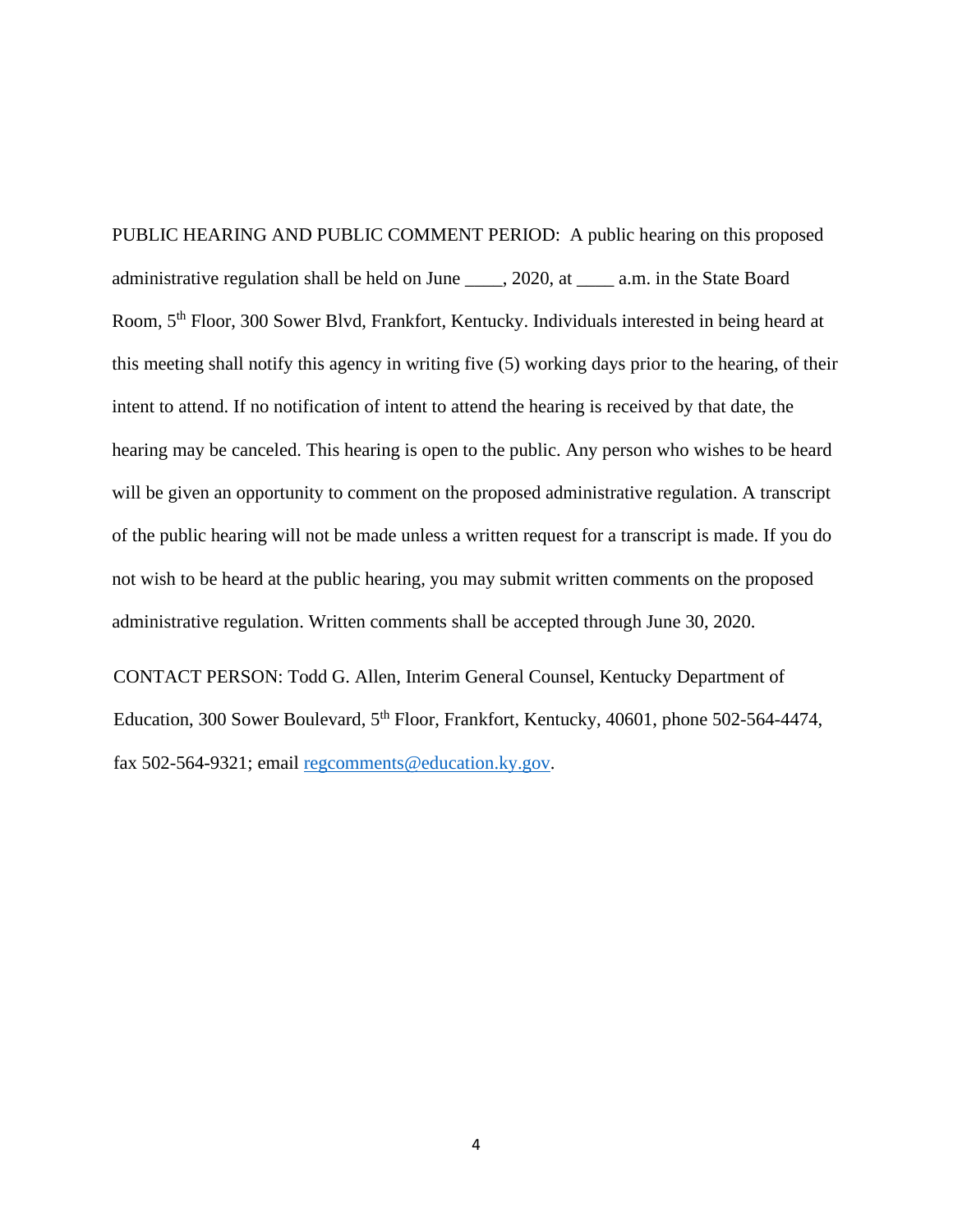## REGULATORY IMPACT ANALYSIS AND TIERING STATEMENT

| <b>Regulation Number:</b> | 702 KAR 1:180                              |
|---------------------------|--------------------------------------------|
| <b>Contact Person:</b>    | Todd G. Allen, Todd.allen@education.ky.gov |
| Phone Number:             | 502-564-4474                               |

(1) Provide a brief summary of:

(a) What this administrative regulation does: This new regulation complies with KRS 158.443, which requires the board of directors for the Center for School Safety (KCSS) "approve a school security risk assessment tool and updates as necessary in accordance with KRS 158.4410 to be incorporated by reference within an administrative regulation promulgated in accordance with KRS Chapter 13A."

(b) The necessity of this administrative regulation: During the 2019 Regular Session of the Kentucky General Assembly, the legislature adopted Senate Bill 1, which became effective on March 11, 2019, revising KRS 158.443 to require the board of directors for the KCSS "approve a school security risk assessment tool and updates as necessary in accordance with KRS 158.4410 to be incorporated by reference within an administrative regulation promulgated in accordance with KRS Chapter 13A."

(c) How this administrative regulation conforms to the content of the authorizing statute: The regulation conforms to the authority given to the Kentucky Board of Education (KBE) in KRS 156.160 requiring the KBE "promulgate administrative regulations establishing standards which school districts shall meet in student, program, service, and operational performance" and is in accordance with KRS 158.442, which establishes the KCSS and requires the KCSS "advise the Kentucky Board of Education on administrative policies and administrative regulations relating to school safety and security." This new regulation also complies with KRS 158.443, which requires the KCSS board of directors "approve a school security risk assessment tool and updates as necessary in accordance with KRS 158.4410 to be incorporated by reference within an administrative regulation promulgated in accordance with KRS Chapter 13A."

(d) How this administrative regulation currently assists or will assist in the effective administration of the statutes: This new administrative regulation incorporates by reference the school security risk assessment tool that each local district superintendent shall annually verify all schools within the district have completed pursuant to KRS 158.4410.

(2) If this is an amendment to an existing administrative regulation, provide a brief summary of:

(a) How the amendment will change this existing administrative regulation: N/A

(b) The necessity of the amendment to this administrative regulation: N/A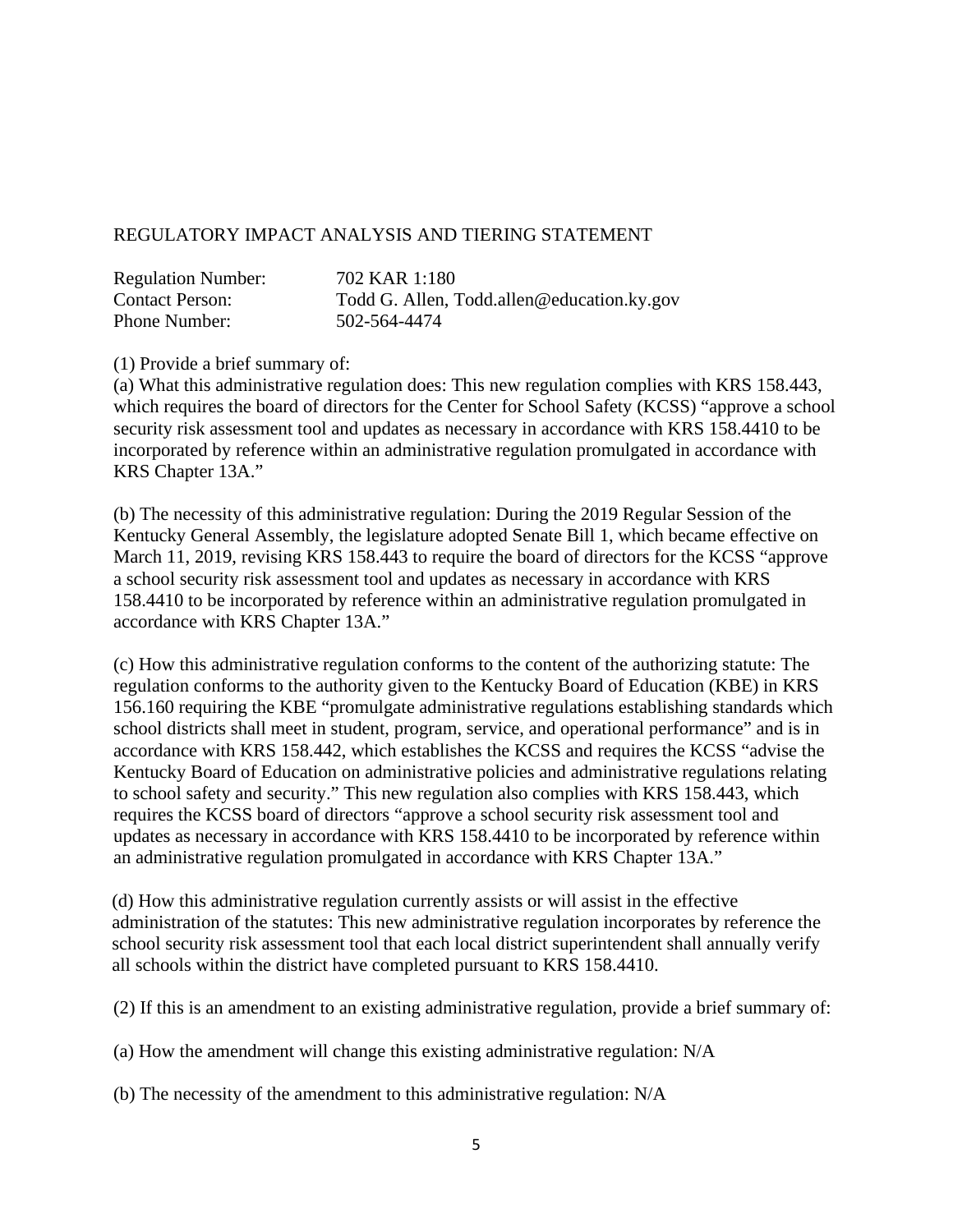(c) How the amendment conforms to the content of the authorizing statute: N/A

(d) How the amendment will assist in the effective administration of the statutes: N/A

(3) List the type and number of individuals, businesses, organizations, or state and local governments affected by this administrative regulation: The KCSS, local education agencies, the KBE, and the Kentucky Department of Education (KDE) will be impacted by this regulation.

(4) Provide an analysis of how the entities identified in question (3) will be impacted by either the implementation of this administrative regulation, if new, or by the change, if it is an amendment, including:

(a) List the actions that each of the regulated entities identified in question (3) will have to take to comply with this administrative regulation or amendment: This regulation fulfills the requirement in KRS 158.443 for the KCSS board of directors to "approve a school security risk assessment tool and updates as necessary in accordance with KRS 158.4410 to be incorporated by reference within an administrative regulation promulgated in accordance with KRS Chapter 13A." The KCSS is also required, in accordance with KRS 158.442, to "advise the Kentucky Board of Education on administrative policies and administrative regulations relating to school safety and security." On behalf of each local education agency, the local school district superintendent shall annually verify, as required by KRS 158.4410, all schools within the district have completed the risk assessment tool incorporated by reference within this administrative regulation, which was also approved by the KCSS board of directors. In addition to incorporating by reference in this regulation the school security risk assessment tool approved by the KCSS board of directors, the KBE and the KDE will receive annual verification from each local school district superintendent regarding completion of the school security risk assessment tool as required by KRS 158.4410.

(b) In complying with this administrative regulation or amendment, how much will it cost each of the entities identified in question (3): The requirements for the KCSS, local education agencies, the KBE, and the KDE related to the school security risk assessment tool are all codified in the following Kentucky Revised Statutes: 158.4410, 158.4412, 158.442, and 158.443. Because this administrative regulation only incorporates by reference the school security risk assessment tool in fulfillment of KRS 158.443, there is no anticipated budget impact related to this administrative regulation for the KCSS, local education agencies, the KBE, or KDE.

(c) As a result of compliance, what benefits will accrue to the entities identified in question (3): The KCSS, local education agencies, the KBE, and the KDE benefit from this regulation fulfilling the requirements in KRS 158.443 for the KCSS board of directors to "approve a school security risk assessment tool and updates as necessary in accordance with KRS 158.4410 to be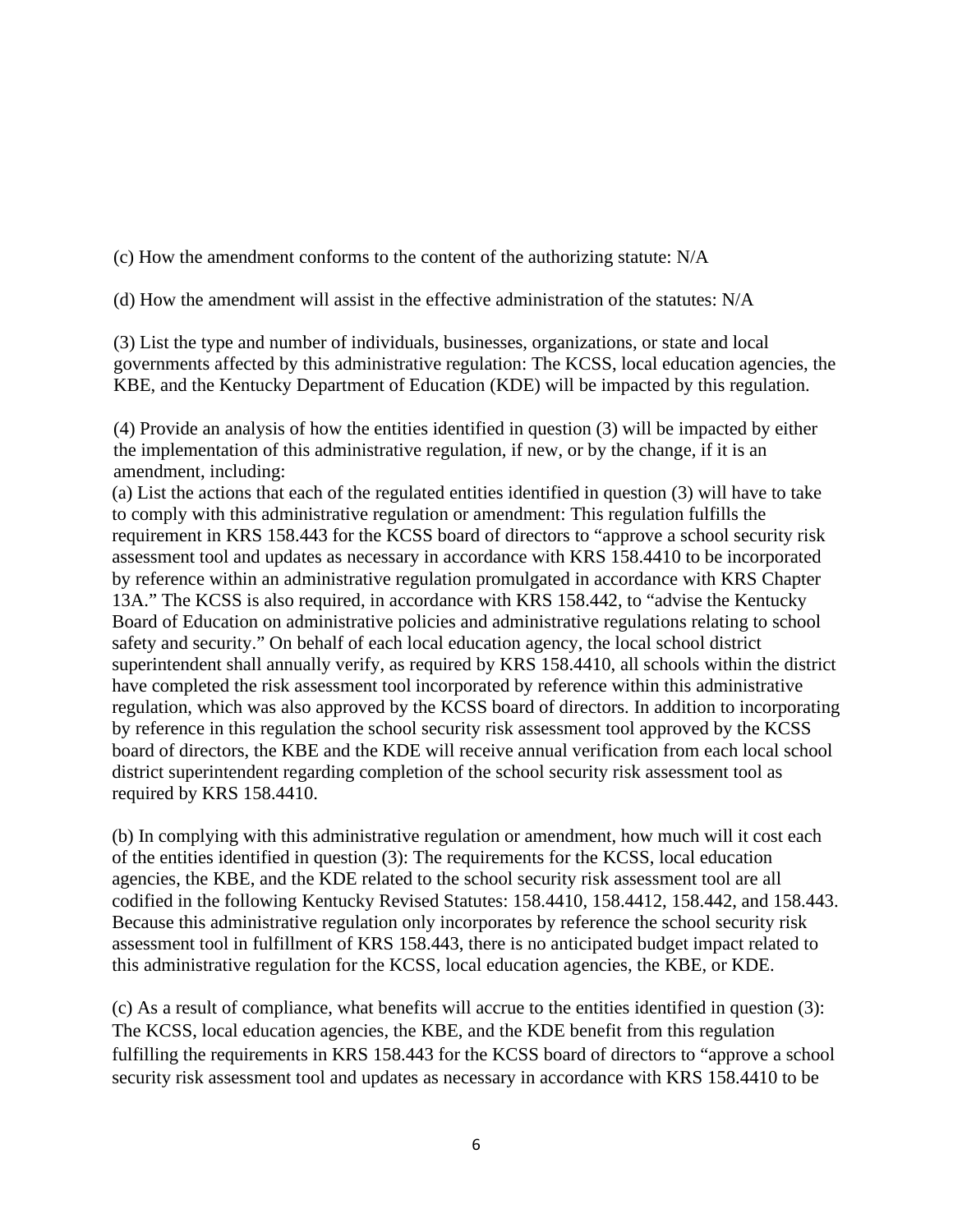incorporated by reference within an administrative regulation promulgated in accordance with KRS Chapter 13A."

(5) Provide an estimate of how much it will cost the administrative body to implement this administrative regulation:

(a) Initially: The requirements related to the school security risk assessment tool are all codified in the following Kentucky Revised Statutes: 158.4410, 158.4412, 158.442, and 158.443. Because this administrative regulation only incorporates by reference the school security risk assessment tool in fulfillment of KRS 158.443, initial costs related to implementation of this administrative regulation are not anticipated.

(b) On a continuing basis: The requirements related to the school security risk assessment tool are all codified in the following Kentucky Revised Statutes: 158.4410, 158.4412, 158.442, and 158.443. Because this administrative regulation only incorporates by reference the school security risk assessment tool in fulfillment of KRS 158.443, continuing costs related to implementation of this administrative regulation are not anticipated.

(6) What is the source of the funding to be used for the implementation and enforcement of this administrative regulation: The requirements related to the school security risk assessment tool are all codified in the following Kentucky Revised Statutes: 158.4410, 158.4412, 158.442, and 158.443. Because this administrative regulation only incorporates by reference the school security risk assessment tool in fulfillment of KRS 158.443, costs for the implementation and enforcement of this administrative regulation are not anticipated.

(7) Provide an assessment of whether an increase in fees or funding will be necessary to implement this administrative regulation, if new, or by the change if it is an amendment: An increase in fees or funding is not anticipated to be necessary to implement this administrative regulation.

(8) State whether or not this administrative regulation establishes any fees or directly or indirectly increases any fees: This regulation neither establishes any fees nor directly or indirectly increases any fees.

(9) TIERING: Is tiering applied? (Explain why or why not) Tiering is not applied because this administrative regulation applies equally to the KCSS, local education agencies, the KBE, and the KDE.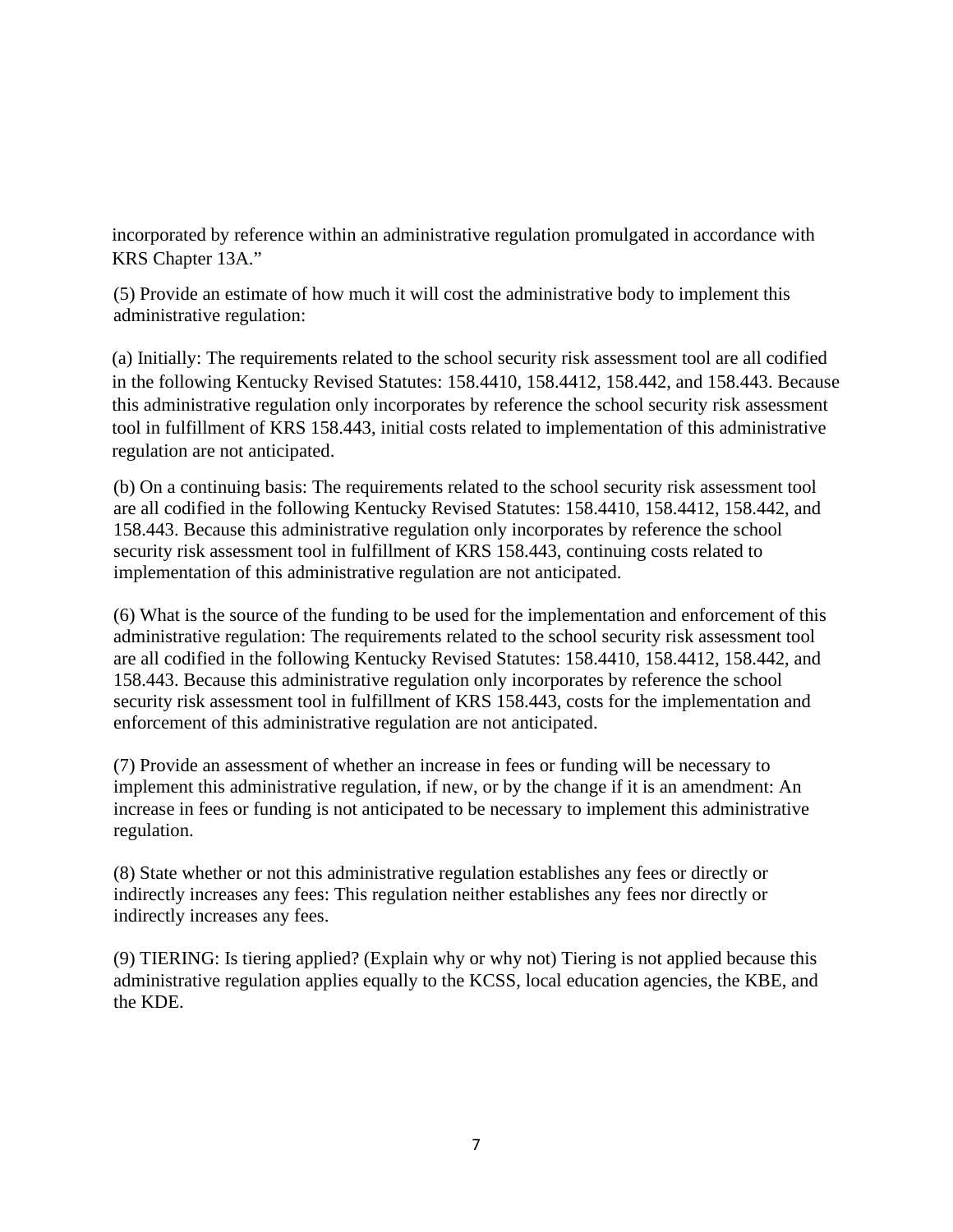## FISCAL NOTE ON STATE OR LOCAL GOVERNMENT

| <b>Regulation Number:</b> | 702 KAR 1:180                              |
|---------------------------|--------------------------------------------|
| <b>Contact Person:</b>    | Todd G. Allen, Todd.allen@education.ky.gov |
| <b>Phone Number:</b>      | 502-564-4474                               |

(1) What units, parts, or divisions of state or local government (including cities, counties, fire departments, or school districts) will be impacted by this administrative regulation? The Center for School Safety (KCSS), local education agencies, the Kentucky Board of Education (KBE), and the Kentucky Department of Education (KDE).

(2) Identify each state or federal statute or federal regulation that requires or authorizes the action taken by the administrative regulation. KRS 156.029, 156.070, 156.160, 158.442, and 158.443

(3) Estimate the effect of this administrative regulation on the expenditures and revenues of a state or local government agency (including cities, counties, fire departments, or school districts) for the first full year the administrative regulation is to be in effect. The requirements for the KCSS, local education agencies, the KBE, and the KDE related to the school security risk assessment tool are all codified in the following Kentucky Revised Statutes: 158.4410, 158.4412, 158.442, and 158.443. Because this administrative regulation only incorporates by reference the school security risk assessment tool in fulfillment of KRS 158.443, there is no anticipated effect on the expenditures and revenues of any state or local government agency for the first full year the administrative regulation is effective.

(a) How much revenue will this administrative regulation generate for the state or local government (including cities, counties, fire departments, or school districts) for the first year? None.

(b) How much revenue will this administrative regulation generate for the state or local government (including cities, counties, fire departments, or school districts) for subsequent years? None.

(c) How much will it cost to administer this program for the first year? The requirements related to the school security risk assessment tool are all codified in the following Kentucky Revised Statutes: 158.4410, 158.4412, 158.442, and 158.443. Because this administrative regulation only incorporates by reference the school security risk assessment tool in fulfillment of KRS 158.443, costs to administer this program for the first year are not anticipated.

(d) How much will it cost to administer this program for subsequent years? The requirements related to the school security risk assessment tool are all codified in the following Kentucky Revised Statutes: 158.4410, 158.4412, 158.442, and 158.443. Because this administrative regulation only incorporates by reference the school security risk assessment tool in fulfillment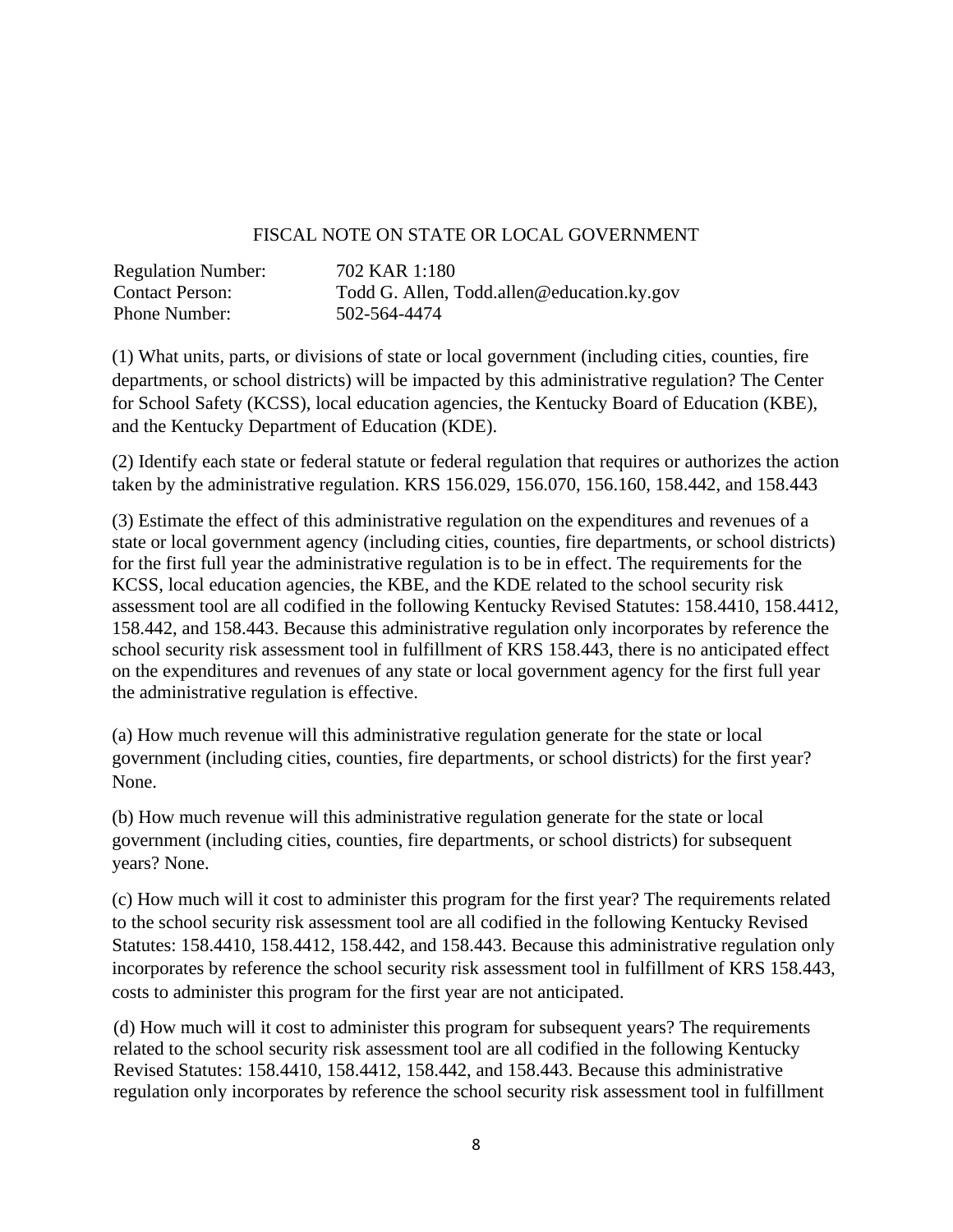of KRS 158.443, costs to administer this program in subsequent years are not anticipated.

Note: If specific dollar estimates cannot be determined, provide a brief narrative to explain the fiscal impact of the administrative regulation.

Revenues  $(+/-):$  N/A Expenditures  $(+/-):$  NA Other Explanation: N/A